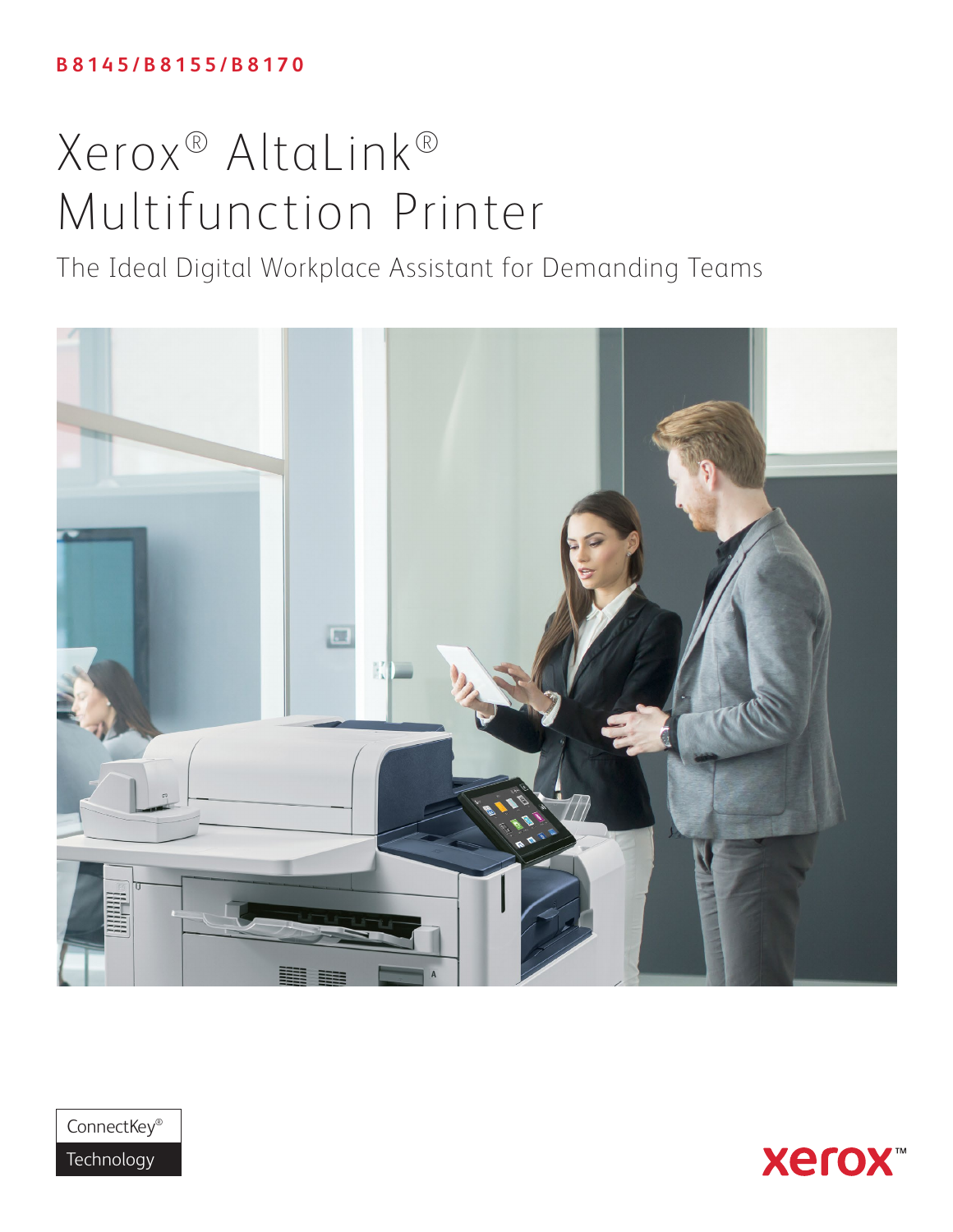# Xerox® AltaLink® B8145/B8155/B8170 Multifunction Printer

Want work done right? AltaLink® will help you do a lot more than just print. You can automate document workflows and connect to the systems that run your business – seamlessly. Protected by comprehensive security features, they are true Workplace Assistants that will free up time for you to do more of what really matters.

# **A P R O D U C T I V E W O R K E X P E R I E N C E FOR ALL**

Feel right at home instantly with AltaLink®.

The intuitive and personalized tablet-like interface balances simplicity and efficiency, and reduces steps to complete tasks with a single tap.

Native mobility features, like Wi-Fi Direct (optional), make it easy for workers to print from their mobile devices and access the advanced AltaLink® capabilities such as Xerox® @PrintByXerox App, Google Cloud Print™, Xerox® Print Service Plug-in for Android™ or AirPrint®.

AltaLink® devices bridge the physical and digital worlds with apps and advanced scanning capabilities that allow you to digitize, route and process information in a snap. Automate tedious tasks to save time and reduce errors.

Translate documents to 50+ languages with the Xerox® Translate and Print App. Convert hard copy to audio for easy listening on the go with the Xerox® Audio Documents App. And get your handwritten note off the page and into the digital world with the Xerox® Note Converter App.

### **RIGHT FIT FOR EVERY NEED**

Big jobs, small jobs and everything in between — AltaLink® can be customized to do it all. Your choice of finishing options and accessories means you can configure your device for any type of document.

The speed of business has never moved so fast, but the AltaLink® makes it easy to keep up.

Stay in the fast lane with access to the Xerox® App Gallery. It's your gateway to an evergrowing collection of apps designed to simplify time-consuming, repetitive or complex processes as your business evolves.

Simplify IT support as your fleet grows. Fleet Orchestrator allows you to adjust configurations and settings on all your devices at once. Perform interactive training and support your users right from your desktop with the Remote Control Panel.

### **COMPREHENSIVE SECURITY**

Stop threats where they start with the comprehensive protection that's trusted by the most security-minded businesses and governments.

Built-in security, including the AltaLink® Trusted Boot that protects the integrity of the device start-up process from malicious actions, McAfee® whitelisting and integrations with McAfee ePO and Cisco ISE that neutralize threats instantly at the device and protect the network. Configuration Watchdog monitors and automatically remediates critical IT-defined security settings.

Native Security Information and Event Management (SIEM) simplifies reporting and management of security events. And integration with Xerox® Printer Security Audit Service, available as part of Xerox® Intelligent Workplace Services, helps maximize printer fleet, document and content security.

# **OUTPUT THAT RAISES THE BAR**

The wow factor is easy to achieve with high-resolution 1200 x 2400 dpi output. Best-in-class HD Super Fine EA Toner delivers rich blacks and smoother shades of gray giving your documents clarity and impact.

# **XEROX ® CONNECTKEY ® TECHNOLOGY**

#### **Intuitive User Experience**

Enjoy a tablet-like experience with gesturebased touchscreen controls and easy personalization, plus simple workflows and functions.

#### **Mobile and Cloud Ready**

Be more mobile with cloud-hosted services and instant connectivity to cloud and mobile devices right from the user interface.

#### **Comprehensive Security**

Prevent unauthorized access, detect threats and protect data and documents with built-in comprehensive security features.

#### **Enables Intelligent Workplace Services**

Seamless integration with Xerox Intelligent Workplace Services delivers next-level workplace efficiency, employee productivity and security.

#### **Gateway to New Possibilities**

Transform the way you work with the apps in the Xerox App Gallery. Or have one of our partners develop a custom solution for you.

Find out more about how you'll work smarter at **[www.ConnectKey.com.](http://www.connectkey.com)**

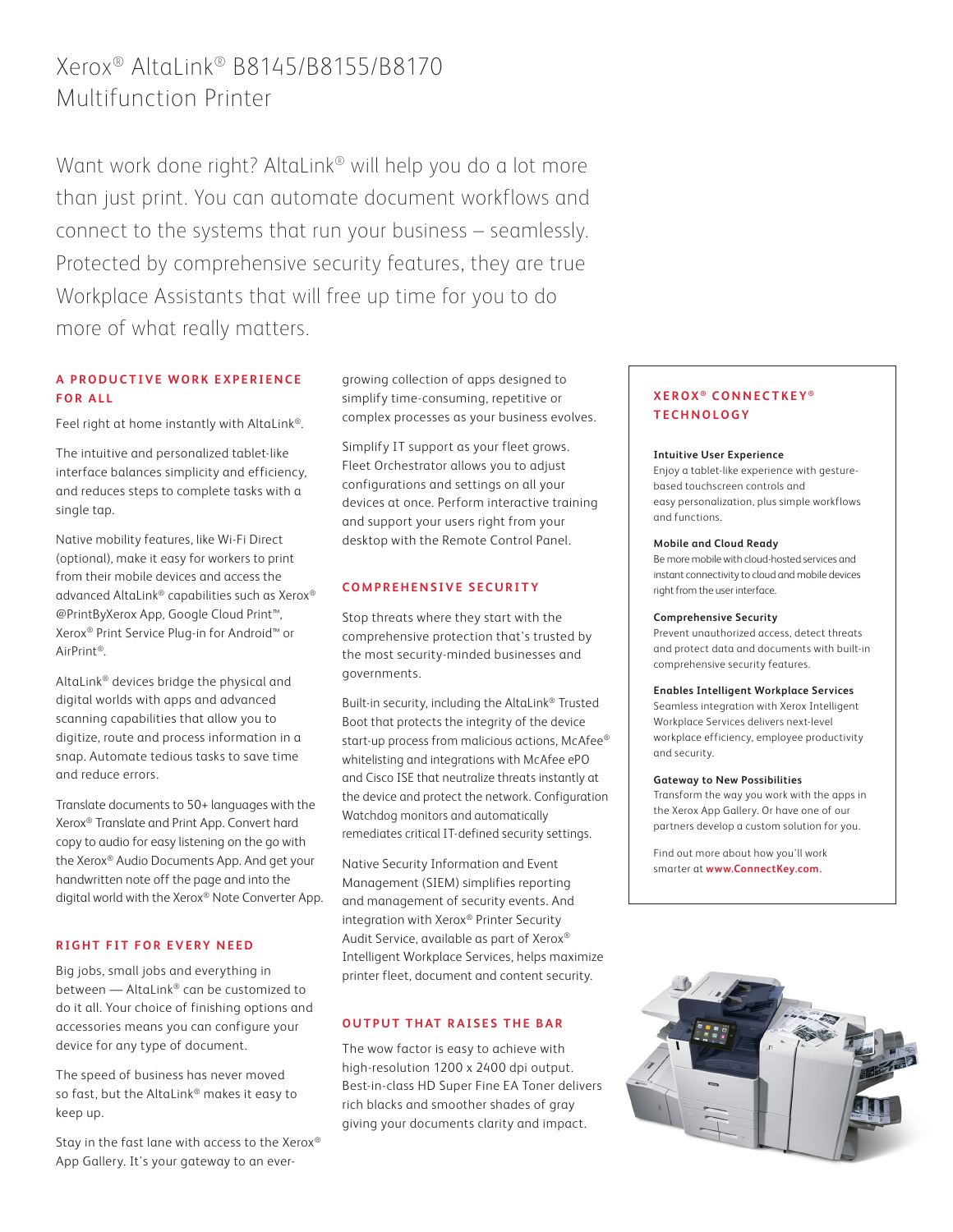# Xerox® AltaLink® B8145/B8155/B8170 Multifunction Printer



1 Paper capacities are based on 20 lb. / 75 gsm stock; capacities will vary with different weight stocks